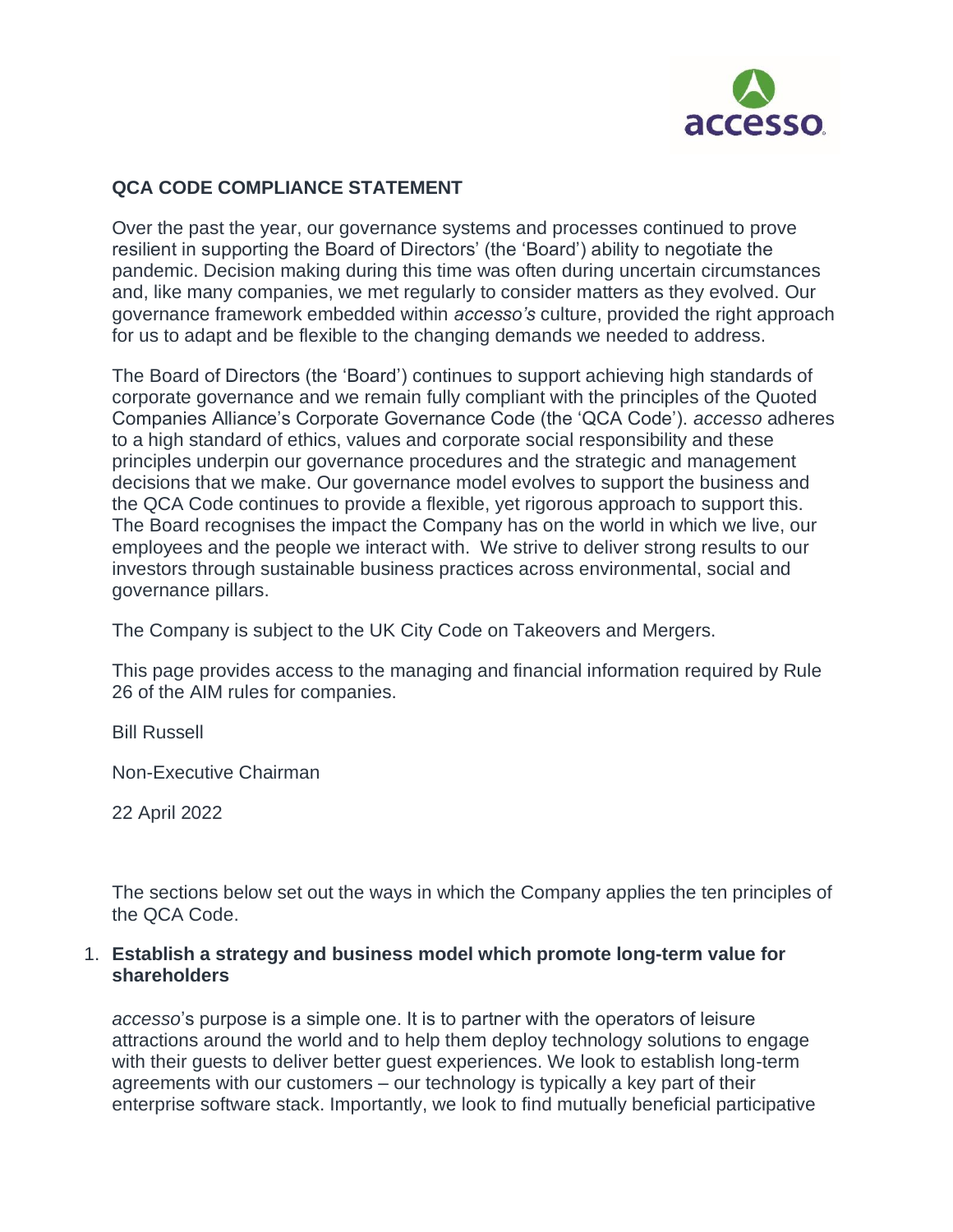

revenue models where we are paid for our services as a percentage of the profit or revenue that our systems deliver, underpinning our group revenues for many years to come.

Our strategy has been to identify technology solutions that can engage with guests as they journey through their visit – from their early online research, their arrival and enjoyment of the attraction to the post visit follow ups. We have both developed technology in house and acquired businesses which add value to operators along the journey. In addition to the value delivered to operators, our strategy of promoting long term value for shareholders is supported by the management incentive plans being aligned with the interests of investors.

Looking ahead, we find ourselves in an enviable situation. Management are of the belief that no other vendor in the attractions and leisure market has anything like the scale or breadth of competency that we have. Our plan is to continue market-leading innovation and continue to increase our share of this broad global market opportunity.

The strategy and business operations of the Group are set out on pages 2 to 31 of the 2021 Annual report and financial statements.

The Group's strategy is developed by the senior management team and approved by the Board. The management team is responsible for implementing the strategy and managing the business at an operational level.

# 2. **Seek to understand and meet shareholder needs and expectations**

The Company and Board recognises the importance of developing and maintaining good relationships with all the various categories of shareholders and devote significant effort and resource in this respect.

There have been regular dialogues with shareholders during the year such as holding briefings with analysts and other investors, including staff shareholders, although in person meetings have been limited during the year due to the global coronavirus pandemic ('Covid-19'). The Company uses the annual general meeting as an opportunity to engage with its shareholders. Although the 2021 annual general meeting was a closed meeting due to the UK Government's guidance on social distancing in place at the time, shareholders were able to submit questions to the Board prior to the meeting.

The Board have an on-going dialogue with shareholders through formal communication of financial results on a yearly and half yearly basis and also provide periodic market updates and the required press releases to ensure compliance with the AIM rules. The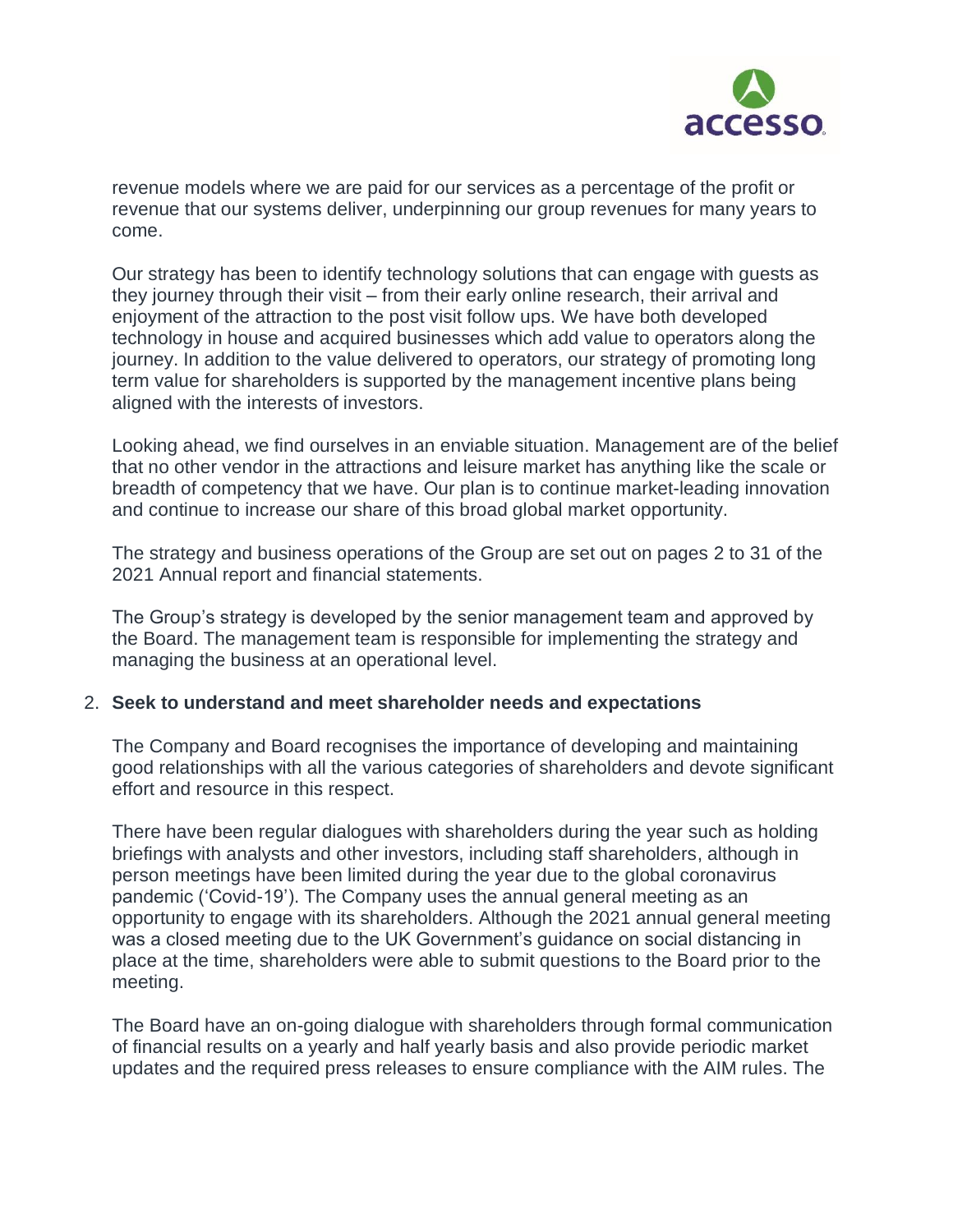

Board engage with substantial shareholders to ensure that the strategic direction of the business is aligned with group objectives.

Enquiries from individual shareholders on matters relating to the business of the Company are welcomed. Shareholders and other interested parties can subscribe to receive notification of news updates and other documents from the Company via email. In addition, the executive directors meet with major shareholders to discuss the progress of the Company and provide periodic feedback to the Board following meetings with shareholders.

This programme of investor relations is run by *accesso* and shareholders can contact the Company directly using the following email address: [investor.relations@accesso.com](mailto:investor.relations@accesso.com)

Karen Slatford, as the senior independent director, and the other non-executive directors are all willing and available to engage with shareholders, should they have a concern that is not resolved through the normal channels.

# 3. **Take into account wider stakeholder and social responsibilities and their implications for long-term success**

The Group is aware of its corporate social responsibilities and the need to maintain effective working relationships across a range of stakeholder groups which includes the Group's employees, customers, partners, suppliers and regulatory authorities. There is a regular engagement with each of these stakeholder groups.

#### **Clients, Partners and Suppliers**

*accesso*'s customers are key to the long-term success of our business. We seek to grow and maintain our customer base. Our reputation needs to be preserved to protect our position as the leading technology provider of choice for tomorrow's attractions, venues and institutions to help us achieve our growth ambitions. They are key business partners and we set out our relationship in the terms of business or service level agreements. We maintain oversight of these arrangements as well as making sure our customers receive an appropriate level of disclosure.

We invest heavily in research and development because our industries demand it, our clients benefit from it and it makes a positive impact on the guest experience. Our innovative technology solutions allow venues to increase the volume and range of onsite spending and to drive increased transaction-based revenue through cutting edge ticketing, point-of-sale, virtual queuing, distribution and experience management software.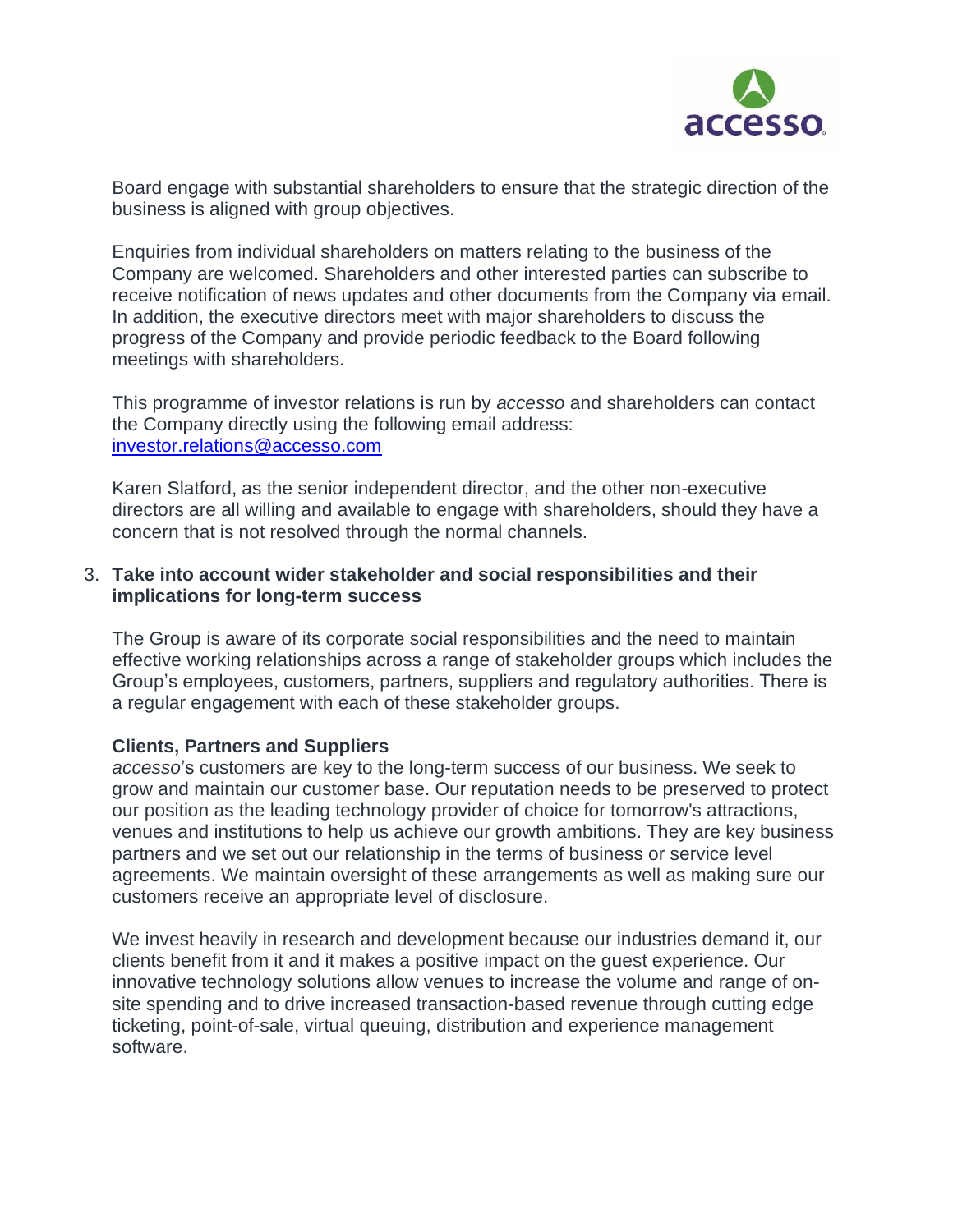

Many of our team members come from backgrounds working within the attractions and cultural industry. In this way, we are experienced operators who run a technology company serving attractions operators, versus a technology company that happens to serve the market. Our staff understand the day-to-day operations of managing complex venues and the challenges this creates, and together we strive to provide our clients and their guests with technology that empowers them to do more and enjoy more. From our agile development team to our dedicated client service specialists, every team member knows that their passion, integrity, commitment, teamwork and innovation are what drive our success.

The Prism band is the sole piece of hardware we manufacture. Our manufacturing partner was carefully selected to ensure it met our own and our customers standards. We act as a reseller for any other hardware used in our business partnering with socially and environmentally responsible suppliers. In any manufacturing process there is ultimately scrap, and we dispose of this responsibly using an ISO certified third party.

### **Employees**

The Group's policy is to consult and engage with employees, by way of meetings, surveys and through personal contact by directors and other senior executives, on matters likely to affect employees' interests. Information on matters of concern to employees is given in meetings, handouts, letters and reports, which seek to achieve a common awareness on the part of all employees on the financial and economic factors affecting the Group's performance.

Engaged, enabled, empowered employees who contribute to the best of their potential are fundamental to the long-term success of the business. We employ and develop high calibre staff. We maintain oversight of their performance through an annual performance and development review process. We seek to offer appropriate levels of remuneration which we benchmark using market surveys.

We value our employees' thoughts and ideas, and two-way communication is actively sought and encouraged. Our annual anonymous Staff Engagement Survey was conducted during the year, the results of which were considered in detail by management and helped to inform and guide subsequent strategic decisions that were made. The Survey had a 96% participation rate and our overall score was a strong 4 out of 5, with our COVID pandemic response score reaching an even stronger 4.4 out of 5. Our focus on improving employee engagement is helping us to retain talent and reduce turnover in the highly competitive market. With our engagement survey results in hand, we have addressed ideas and concerns raised by the team across a variety of areas including health benefits, compensation and working environment.

Our expected standards of behaviour are set out in our Code of Business which all staff are expected to adhere to.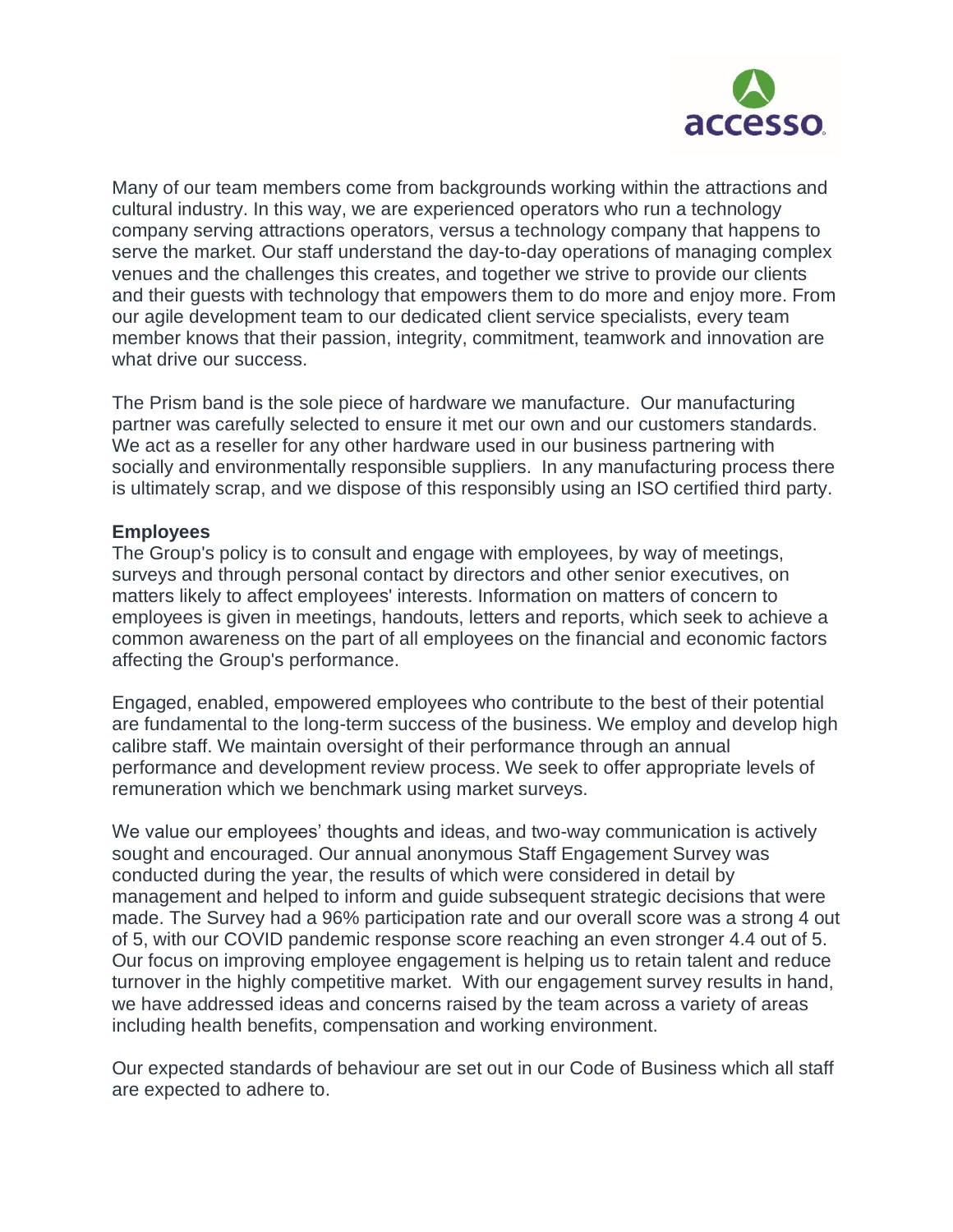

Diversity, equity & inclusion is currently a key focus area as we work to implement a more formalized strategy including updating metrics and targets. We set the Diversity tone at a Board level with 50% female representation in our most senior positions, whilst recognising we still have further to go with our overall diversity levels for manager grade staff and above. Through 2021 we rebuilt our workforce and re-established our growth culture. We recruited and onboarded 177 new hires (excluding seasonal staff) in the year.

We have partnered with the US National Diversity Council to assess our current diversity landscape and assist with the building of our future efforts. We created a Diversity, Equity and Inclusion Strategic Council comprising employees from across the business, which was launched in January 2022. The Council will work with Executive support to implement a DE&I strategic plan in 2022 which will be communicated to all employees. This will bring about organisational change through a focus on diversity, equity & inclusion initiatives. The Council will offer solutions on how diversity can improve organisational performance and provide a pathway to promote positive change.

2021 saw the launch of our Gender Transition Guidebooks for Employees & Managers with an option for additional training. Employees also attended mandatory training on Diversity, Equity & inclusion and preventing workplace harassment.

The global pandemic also had a significant impact on mental health and wellbeing, and we have worked to assist our employees as they navigate these unusual times. In January 2022 we launched a wellness campaign that will focus throughout the year on five key pillars: career, social, financial, physical and community.

**The impact of the company's operations on the community and environment** As a tech Company with a limited office footprint, our largest variable is corporate travel. Whilst we do expect travel to increase somewhat in 2022, we do not expect a return to 2019 levels due to a permanent shift to virtual meetings in some areas. Furthermore, we are developing a climate change policy and are looking forward to sharing the details once it is complete.

accesso is a responsible member of its community as it reflects our culture and matters to our staff and local community. accesso has a strong culture of supporting staff in both individual and group volunteering and fundraising initiatives. These now encompass encouraging staff to volunteer at local community projects and participate in local events; and providing corporate sponsorship of charitable activities.

Our community outreach programme includes:

Volunteer Time Off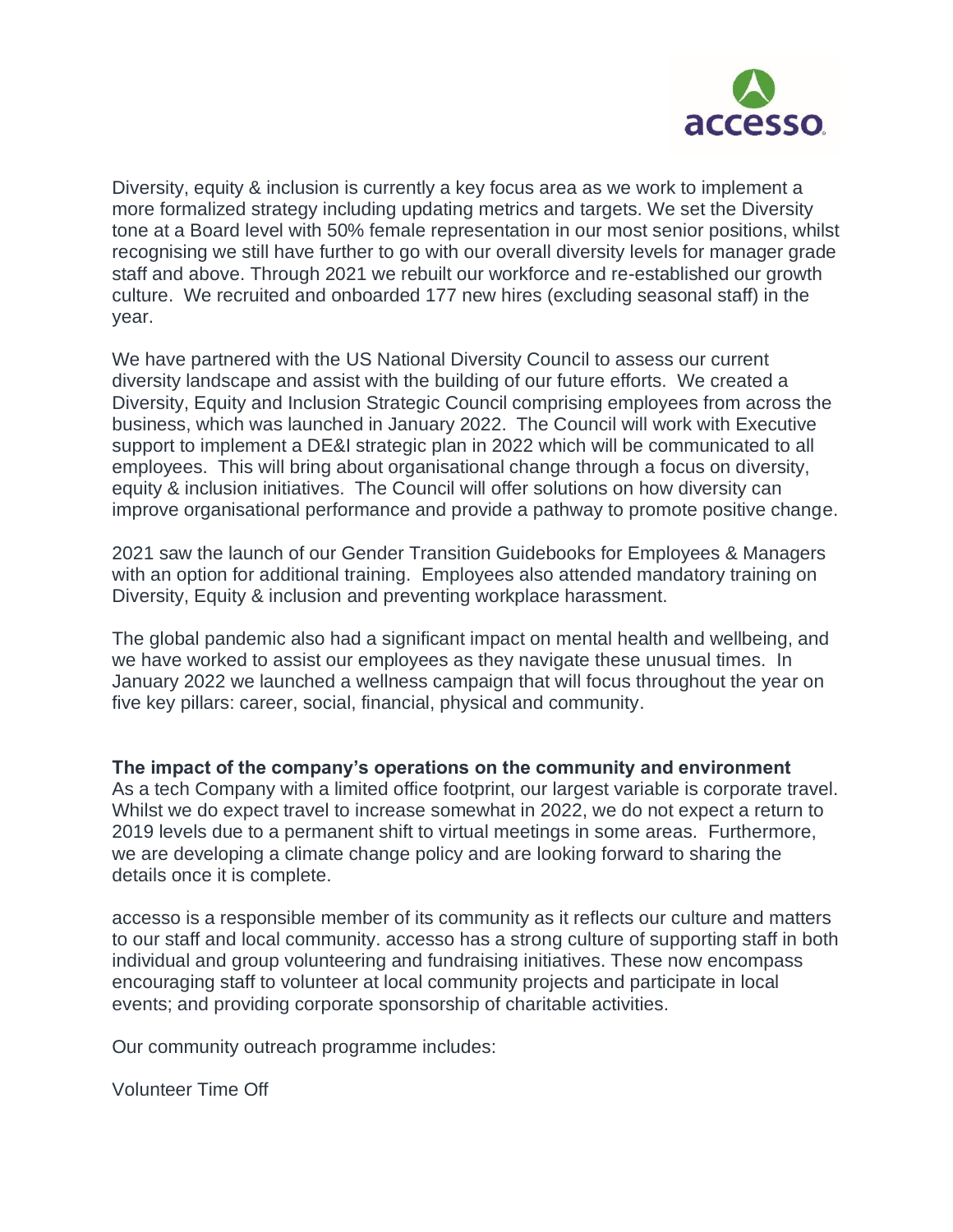

All employees receive one paid day per year to spend volunteering with a charity of their choice.

### Charitable Giving

Both directly and in partnership with our clients we contribute to various causes including domestic violence, childhood hunger and cancer research.

### **Technovation**

Our employees serve as judges to provide feedback to teams of girls on mobile apps they build from scratch. [https://technovationchallenge.org](https://technovationchallenge.org/)

#### Donation Drives

Local offices regularly participate in company-sponsored activities such as Angel Trees, the purchasing of Christmas gifts for local foster children. [https://saangeltree.](https://saangeltree/)org

#### Twyford Together

Twyford employees volunteer monthly, sorting & packing plastic waste which is sold to Terracycle to raise money for six Twyford based charities. www.twyfordtogether.org

A significant part of our business is focused on digitizing the ticketing process and this is expanded to include other key event items such as maps, guides and receipts. In queuing we have redesigned our hardware to incorporate a replaceable battery significantly increasing product life while decreasing waste. We also continue to expand the use of our que smart technology eliminating the need for any hardware use.

We recognise that waste does occur and we employ a variety of office recycling programmes such as returning ink cartridges; recycling bins at all desks and shredding boxes throughout offices; eliminating single use plastics in our offices through washing dishes and not using disposables; soda machine in lieu of cans/bottles; water filling stations with reusable cups; and bulk snacks to reduce packaging. We ensure energy preservation in our offices with the use of automatic lights, energy saving bulbs and auto air conditioning shut-off after hours.

We take our responsibility to protect the environment seriously and support our marketplace in doing the same. We endeavor to minimize energy and natural resource usage, support the reduction and recycling of materials and ensure the legal disposal of waste arising from the activities of the business. accesso encourages employees to reduce their usage of those resources and sets policies and procedures to assist in this so that productivity is not negatively impacted. We have continued to make a concerted effort to reduce our carbon footprint through initiatives across the business and further details are set out on pages 29 to 31 of the 2021 Annual report and financial statements.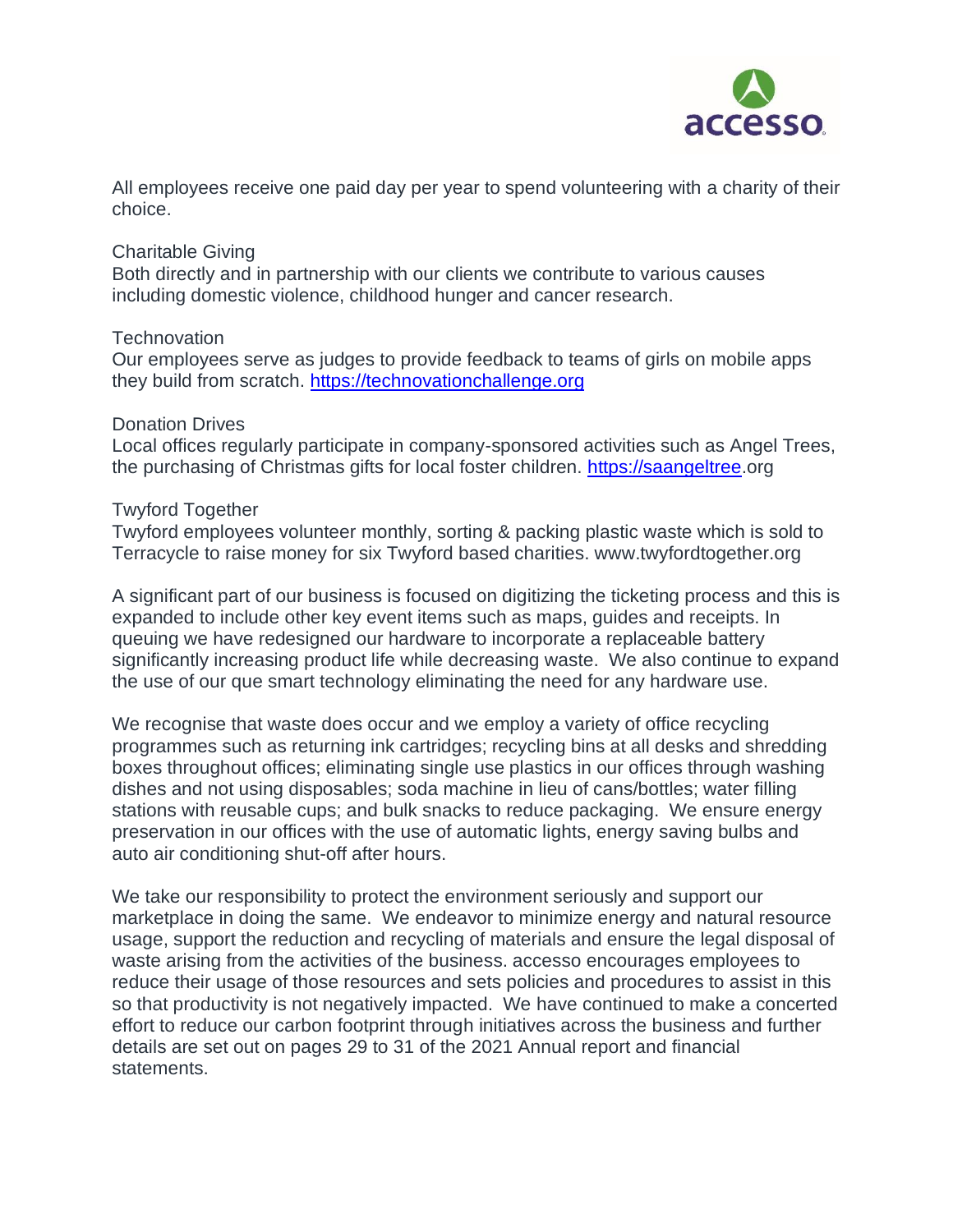

# 4. **Embed effective risk management, considering both opportunities and threats, throughout the organization**

The Board ensures maintenance of a sound system of internal control and risk management and undertakes a systematic review of the key risks and uncertainties which the Group faces. The Board seeks to embed risk management and to facilitate the implementation of risk management measures through the Group's business.

The Audit Committee keeps under review the effectiveness of the Group's system of internal control on behalf of the Board. As part of this role, it reviews the Group's controls and procedures for the evaluation, monitoring and management of risks, advises the Board on the Group's risk strategy.

The Board is satisfied that the Group's risk management and internal controls systems are adequate and at this stage the Board does not consider it appropriate to establish an internal audit function.

The Board has identified the principal risks and uncertainties which it believes may impact the Group and its operations, as well as a number of key performance indicators with which to measure the progress of the Group. A summary of these principal risks and uncertainties facing the Group, as well as the key performance indicators and alternative performance measures are set out on pages 17 and 22 to 27 of the 2021 Annual report and financial statements. Whilst not required for AIM listed companies, we are committed to formalizing a risk register in 2022 as an additional layer of risk management.

The Group maintains a comprehensive programme of insurance, including insurance against a material loss or claim against the Group and directors' and officer's indemnity insurance.

#### 5. **Maintain the Board as a well-functioning balanced team led by the chair**

The Board of directors comprises two executive directors, the non-executive Chairman and three non-executive directors.

The Board is satisfied that the three non-executive directors and the non-executive chairman have no relationships or other matters which could affect their respective judgment in carrying out their duties and, accordingly, they are considered by the Board to be independent of management.

All of the directors are subject to election by shareholders at their first annual general meeting after their appointment to the Board and seek re-election at each annual general meeting thereafter.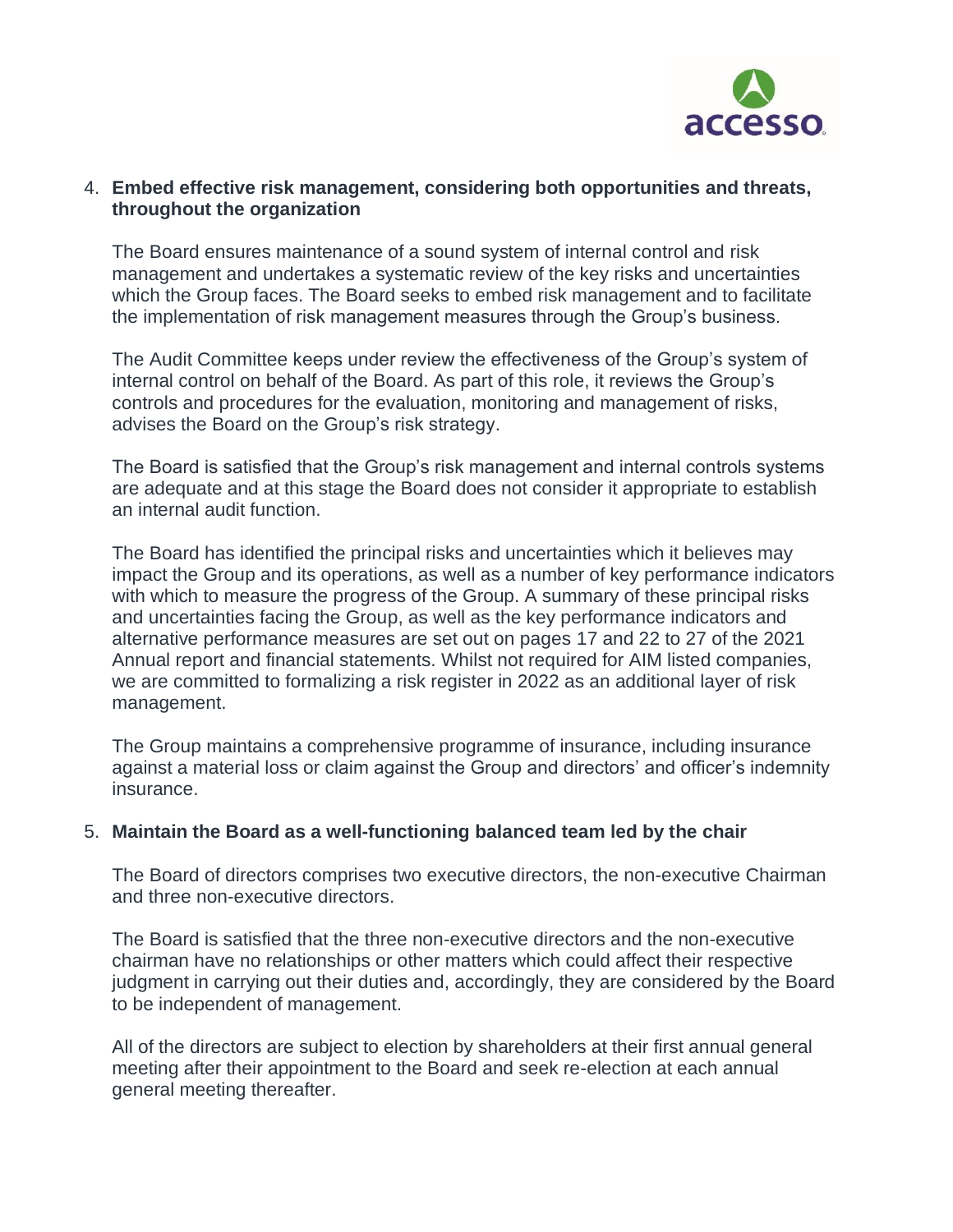

Further details on each of the directors are available on the Investors page of the website. As can be seen from their profiles each of the directors brings a mixture of skills, experience and knowledge, the balance of which enables the Board to discharge its duties effectively.

The Board is responsible for the overall leadership of the Company and setting the Company's vision, purpose, values and standards. It approves the Group's strategic aims and objectives and the annual operating and capital expenditure budgets and ensures maintenance of a sound system of internal control and risk management. The Board usually meets formally at least eight times a year, and at such other times as required. There are regular informal discussions between the executive and nonexecutive directors. The time required of directors may fluctuate depending on the demands of the business and other events. They are expected to allocate sufficient time to the Company to perform their duties effectively and make themselves available for all regular and ad hoc meetings.

Directors are provided with clear and accurate information relating to matters to be considered at the Board and Committee meetings, including proposal papers, management reports, information on risk management, progress on key initiatives and routine matters such as financial report and statements on current trading. The information is provided in a timely manner to ensure an appropriate level of review by each of the Directors ahead of the meetings.

The Board is supported by an Audit Committee and Remuneration Committee. The schedule of matters reserved for the Board and terms of reference for the Committees are available via the links below:

- Matters [Reserved](https://accesso.com/assets/documents/Matters-Reserved-for-the-Board-Approved-January-2019.pdf) for the Board
- Audit [Committee](https://accesso.com/assets/documents/Audit-Committee-Terms-of-Reference-Approved-January-2019.pdf) Terms of Reference
- [Remuneration Committee Terms of Reference](https://www.accesso.com/assets/documents/Remuneration-Committee-Terms-of-Reference-Approved-17-May-2022.pdf)

### 6. **Ensure that between them the Directors have the necessary up-to-date experience, skills and capabilities**

The Board regularly reviews the composition of the Board to ensure that it has the necessary breadth and depth of skills to support the ongoing development of the Group. Having conducted a skills matrix assessment as part of the 2021 evaluation of Board performance, the Board considers that all of the non-executive Directors have the requisite skills and considerable experience within the technology arena to bring objectivity, knowledge and expertise to its activities.

The biographies of the directors are set out in the Board of Directors section of the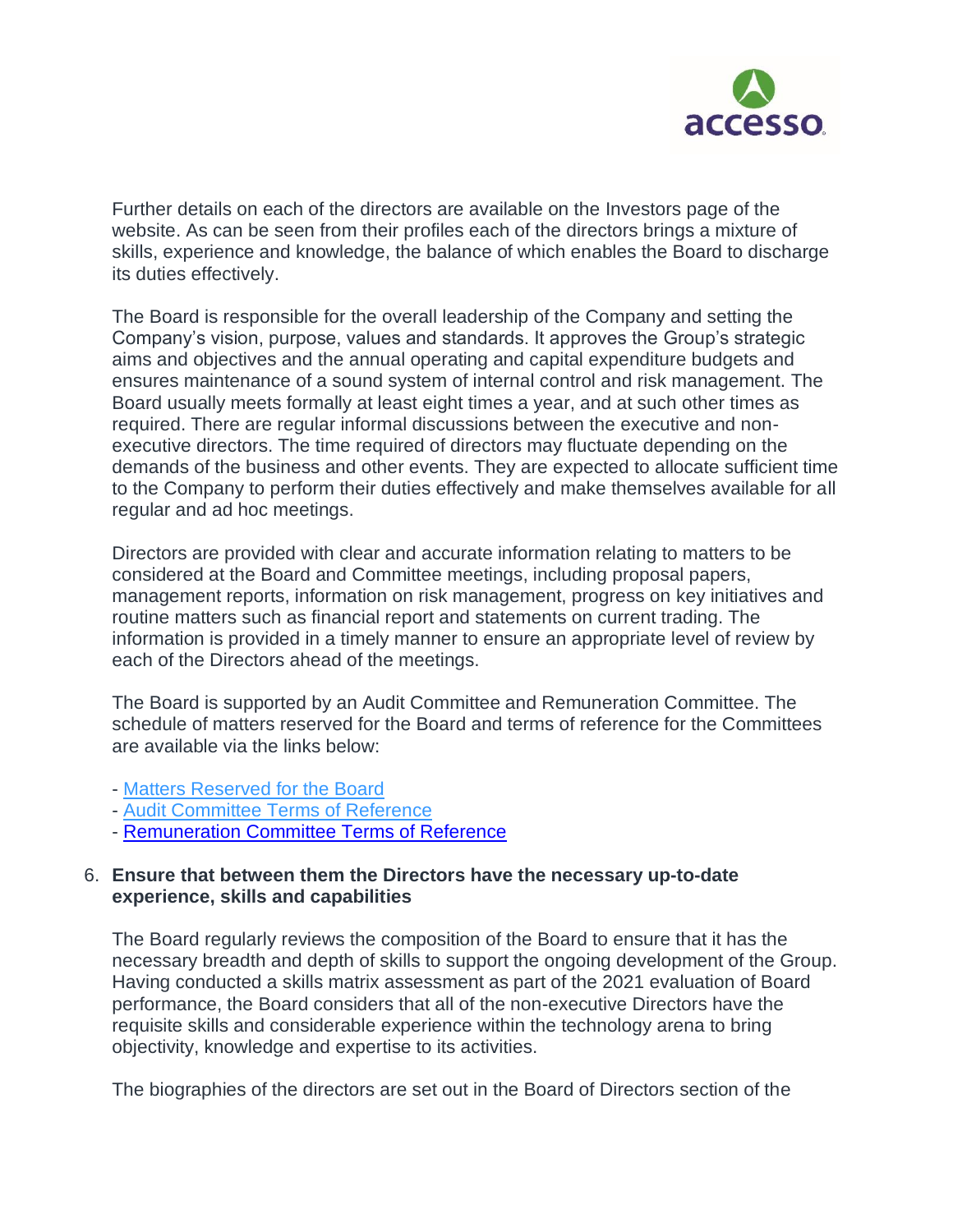

Investors page on the website. The directors receive updates from the company secretary and other various external advisers on legal requirements and regulations, remuneration matters and corporate governance best practice.

All directors have access to the company secretary and are permitted to obtain independent professional advice at the Company's expense where they consider it necessary for them to effectively discharge their duties.

The Company recognises the importance of diversity, including gender, and the Board continues to look to build further diversity into leadership and across the business recognising the value of building and developing a diverse workforce at all levels within the Group. We are committed to increasing diversity across our operations and to supporting the development and promotion of talented individuals, regardless of gender, ethnic background or otherwise. Further details are available at [www.accesso.com/about/diversity-inclusion](http://www.accesso.com/about/diversity-inclusion)

# 7. **Evaluate board performance based on clear and relevant objectives, seeking continuous improvement**

The performance and effectiveness of the Board, its Committees and of individual Directors is reviewed regularly. During late 2021 the Board undertook a formal review which was conducted internally by the company secretary and consisted of written responses to a questionnaire. Views and recommendations were consolidated into a report which was presented to the Board for review and discussion. Items requiring attention were considered and action points created to ensure that any areas needing improvement were prioritised and addressed. The recommendations from the 2021 Board Evaluation, will be advanced during 2022. The evaluation exercise has been used to improve the effectiveness of the Board and to introduce improvements to Board processes on an on-going basis.The Board agreed that it was appropriate to hold the next Board Evaluation at the end of 2022 and into 2023.

On an on-going basis Directors are encouraged to raise any issues or concerns with the Chairman as soon as appropriate, as the Chairman will do in the event there are any matters causing the Company concern.

In addition, the performance of all continuing Directors is considered before they are proposed for re-election at each AGM.

It is considered that the composition and size of the Board does not warrant the appointment of a Nominations Committee and appointments are dealt with by the Board as a whole. The need to appoint such a committee is subject to review by the Board. Succession planning is a continuous strategic process, and the Board continues to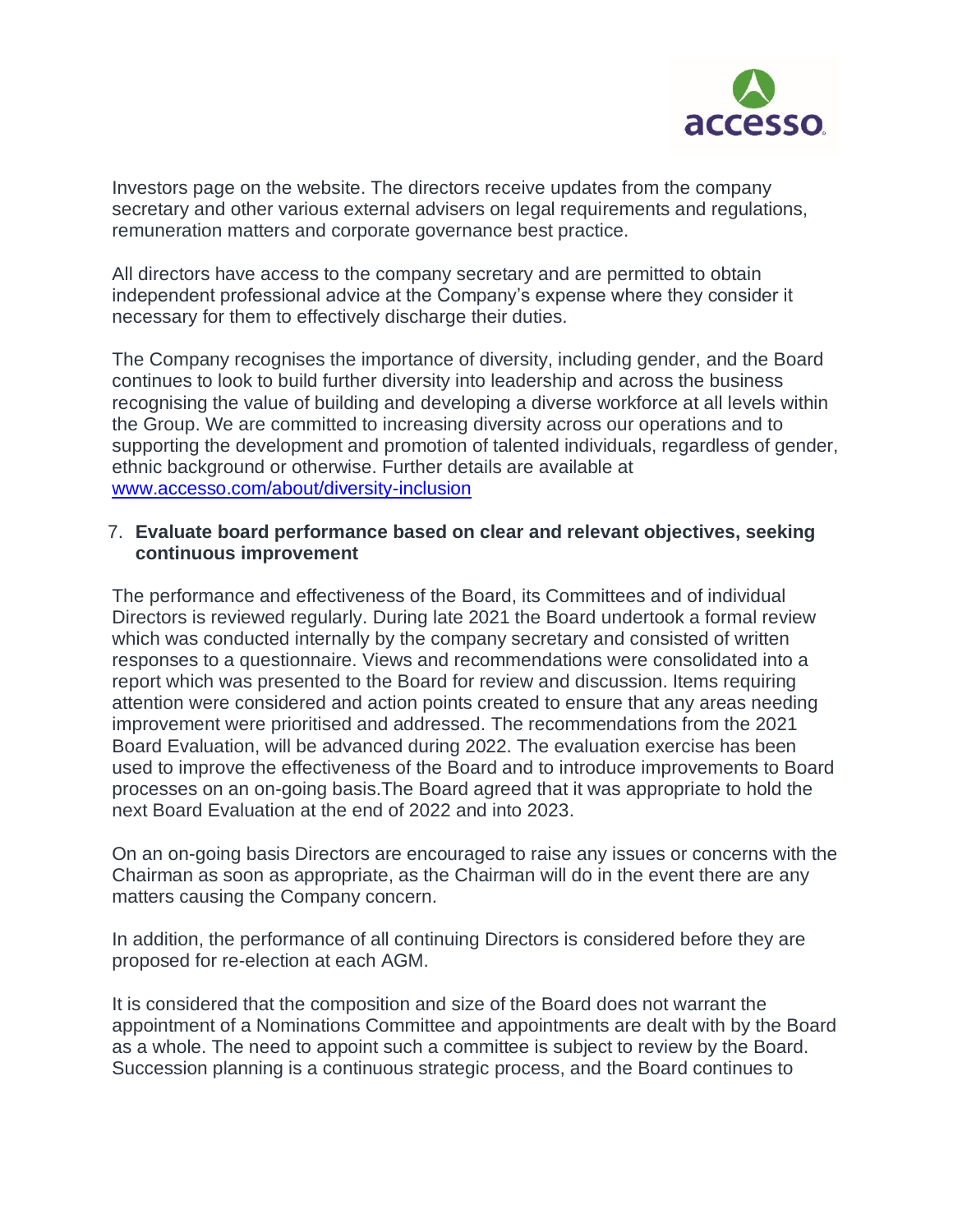

focus on both long-term and short-term succession both for board and senior management succession.

# 8. **Promote a corporate culture that is based on ethical values and behaviours**

*accesso* adheres to a high standard of ethics, values and corporate social responsibility and these principles underpin our governance procedures and the strategic and management decisions that we make.

*accesso's* 'Global Culture Guide' issued to all employees is a document at the heart of the business and one that is acknowledged by all employees setting out the Group's code regarding values, business ethics, diversity and equal opportunity. 2021 also saw the launch of our Gender Transition Guidebooks for Employees & Managers with an option for additional training, as detailed under Principle 3.

Employees are required to complete mandatory training on an annual basis covering a range of matters, which in recent months included unconscious bias and inclusion training; preventing workplace harassment; privacy and data protection; and information security awareness. *accesso's* Whistleblowing Policy encourages and provides means for employees to anonymously report wrongdoing, which extends to modern slavery, human rights violations and trafficking, without fear of redress or reprisal. In 2021 we established a confidential hotline to ensure employees had an open avenue to report any issues including fraud and harassment.

*accesso* continues to invest in its people, creating a positive working environment that attracts and retains the best talent in our industry. The strength of our culture and the quality of our people are the driving force behind our success. We are constantly developing new ways to support our employees through new benefits and ways of working to improve work/life balance. Employees can now choose to work fully remotely, fully in the office or a hybrid model of both.

The senior management team regularly monitors the Group's cultural environment and seeks to address any concerns that may arise, escalating these to Board for consideration as necessary.

### 9. **Maintain governance structures and processes that are fit for purpose and support good decision-making by the Board**

The executive directors have day to day responsibility for the operational management of the Groups' activities. The non-executive directors are responsible for bringing independent and objective judgement to Board decisions.

The chairman is responsible for overseeing the running of the Board, ensuring that no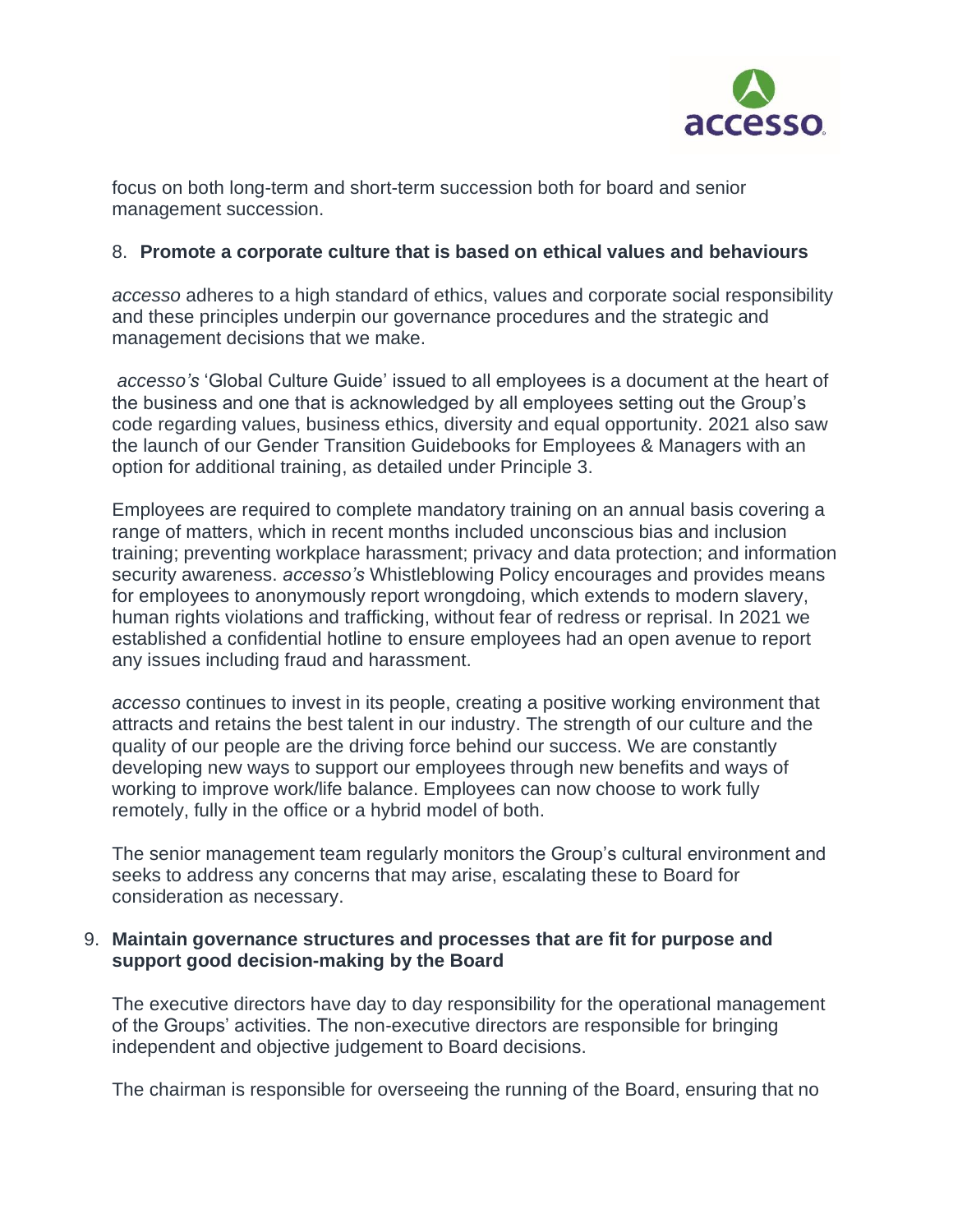

individual or group dominates the Board's decision making and ensuring the nonexecutive directors are properly briefed on matters. The chief executive officer has responsibility for implementing the strategy of the Board, alongside the chairman, and managing the day-to-day activity of the Group. The company secretary is responsible for ensuring that Board procedures are followed, and applicable rules and regulations are complied with.

Detailed proposal papers, management reports, progress on key initiatives and routine matters such as financial reports and a statement on current trading are produced in advance of meetings to enable proper consideration and debate of matters by the Board in its meetings.

Major strategic initiatives involving significant cost or perceived risk are only undertaken following their full evaluation by the Board. Matters of an operational nature are delegated to executive management. The Board's meetings are properly minuted.

Whilst not required for AIM listed companies, we are committed to formalizing a risk register in 2022 as an additional layer of risk management.

The Board has established an Audit Committee and a Remuneration Committee with formally delegated duties and responsibilities. The matters reserved for the Board and the terms of reference for both Committees are available via the links below:

- Matters [Reserved](https://accesso.com/assets/documents/Matters-Reserved-for-the-Board-Approved-January-2019.pdf) for the Board
- Audit [Committee](https://accesso.com/assets/documents/Audit-Committee-Terms-of-Reference-Approved-January-2019.pdf) Terms of Reference
- [Remuneration](https://www.accesso.com/assets/documents/Remuneration-Committee-Terms-of-Reference-Approved-17-May-2022.pdf) Committee Terms of Reference

#### **Remuneration Committee**

The Remuneration Committee consists of independent non-executive Directors Andy Malpass, Jody Madden and Karen Slatford, who chairs the committee. The Committee's primary role is to determine, and agree with the Board, the remuneration policy for the Executive Directors and senior management as well as to oversee the remuneration of the organisation as a whole, ensuring alignment of objective and rewards. Within the terms of the policy, the Committee also approves performance-related and discretionary awards to Executive Directors. The Remuneration Committee meets on an 'as required' basis.

#### **Audit Committee**

The Audit Committee consists of independent non-executive Directors, Karen Slatford, Jody Madden and Andy Malpass, who chairs the committee. The committee is responsible for monitoring and reviewing the financial reporting of the Group from information provided by the management and the auditor. As part of this it reviews both the financial information and the narrative reporting within the externally published